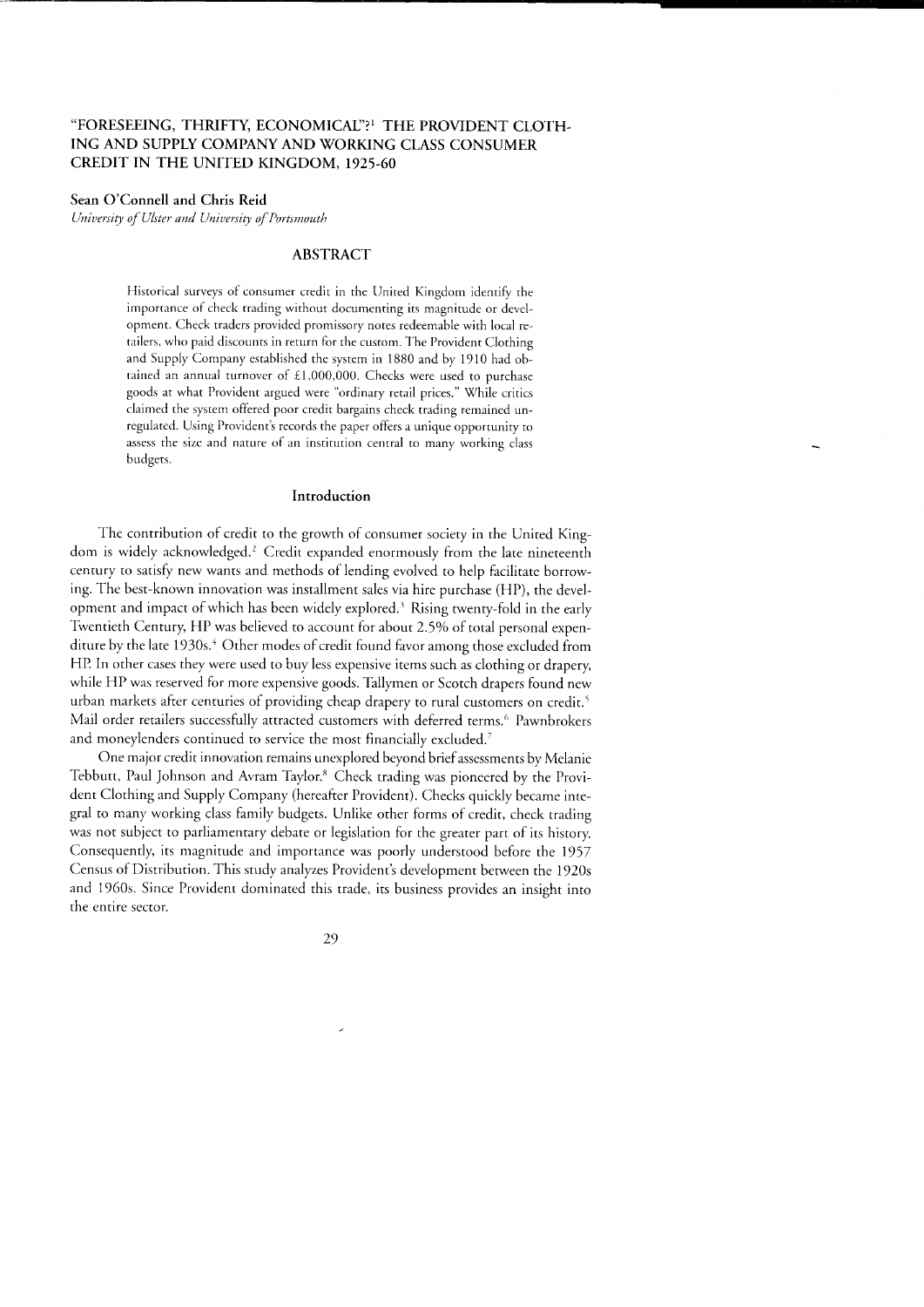This paper commences by contextualizing the working class credit market before outlining Provident's relations with customers and retailers. The role of agents and the costs and benefits of the system for consumers are then examined in greater detail. W'e then consider contemporary critiques of the trade, questioning the relative absence of regulation in an era that saw moneylenders and HP financiers increasingly constrained. The paper concludes by weighing check trading against other modes of credit used by working class households. In this respect the conclusions are germane to continuing debates about the costs of credit for low-income consumers. Provident Financial PLC, as it is known today, now operates as a moneylender and is regularly admonished for "predatory lending." lt continues to attract large numbers of working class customers, jusr as it has done throughout its history.

### The Origins and Organization of Check Trading

The use of credit by working class families in late Victorian and Edwardian Britain was heavily influenced by legal and moral arguments about their indebtedness. Fears of delinquent borrowing were fanned by the increasing use of the Counry Courts ro recover small debts, which heard 1.4 million cases in 1904 alone.<sup>9</sup> "Fringe capitalists," such as tallymen, were regular subjects of judicial criticism.<sup>10</sup> The credit trade attempted to skirt potentially damaging paternalistic antagonism: the adoption of suitably prudent company names and mottos offering one line of defense.<sup>11</sup>

According to the Provident, it was in this climate that Joshua K. Waddilove, Methodist lay preacher and industrial insurance agent, founded the company in 1880. Waddilove noted the high prices Bradford's working class women paid tallymen for inferior goods. Tallymen specialized in door-to-door selling, offering goods on credit in cashlimited neighborhoods.<sup>12</sup> Company publications claim that Waddilove initially donated promissory notes for redemption at local shops. As other women approached him with offers of weekly payment for use of his "checks," Waddilove recruited agents and established a club to facilitate the business.<sup>13</sup> In return for the extra custom Waddilove discounted checks presented by retailers.<sup>14</sup> In combating its critics the company emphasized the philanthropic motives said to underly its foundation alongside Waddilove's religious associations and the many benevolent acts that led to his receipt of a knighthood in 1919.

Figure 1 provides a stylized representation of the Provident system, showing the circulation of checks and the reciprocal exchange of goods and payments.<sup>15</sup> Provident issued checks For distribution to "respectabie" (i.e. credirworthy) cusromers by agents. Agents recruiting new customers received a bonus, although most borrowing was recurrent. Customers paid the first weekly installment to secure the release of the check generally valued at sums of 10 shillings (£0.50), £1, 30 shillings (£1.50) and £2 and upwards<sup>16</sup> —plus a fee or "poundage" which paid for the agent's services. Provident required no collateral and, unlike HP financiers, was unable to repossess goods ro recoup outstanding debts. Agents collected repayments from the customers' home each week at the rate of 1 shilling per pound. Although checks were nominally repayable over twenty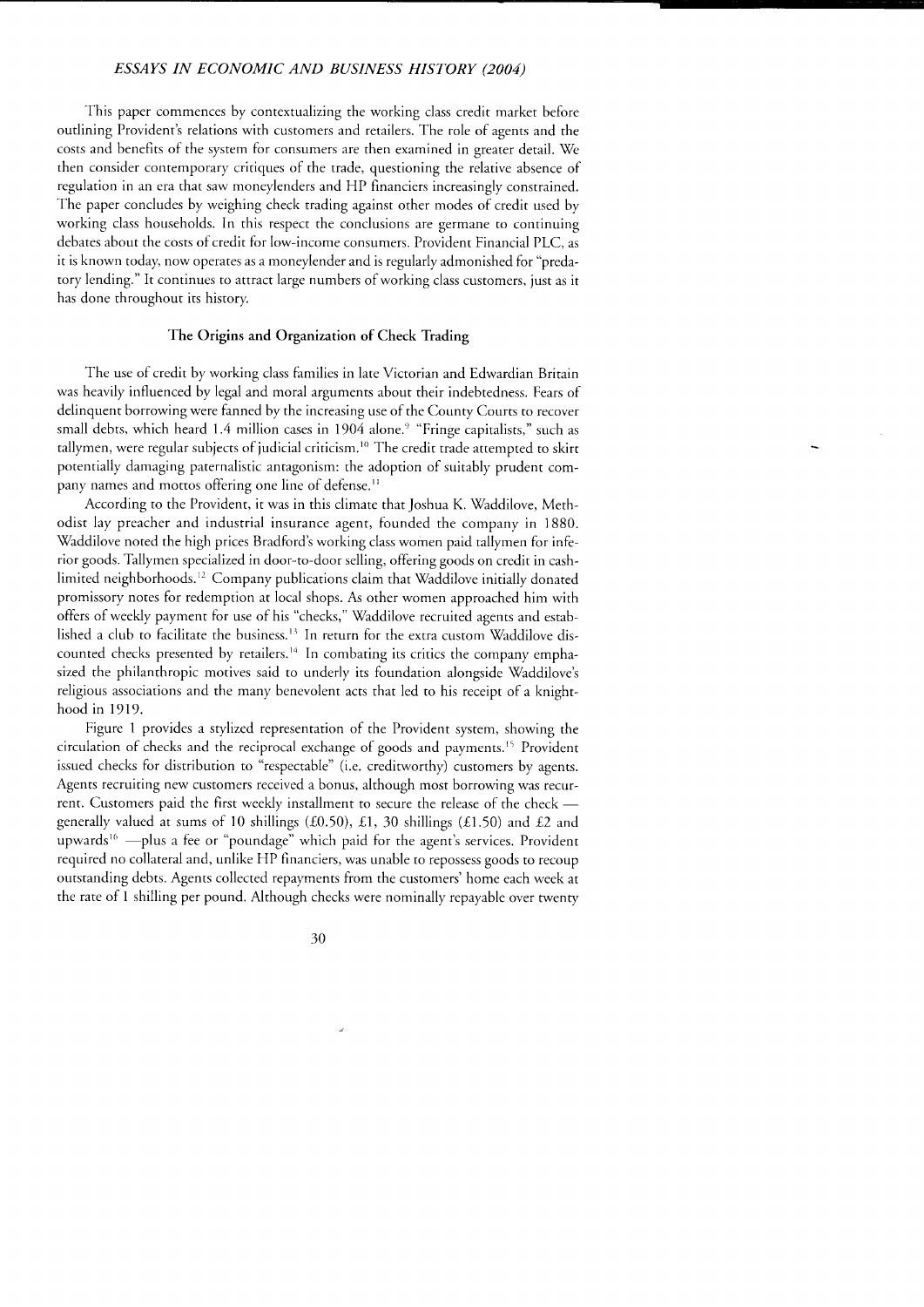weeks, most customers took longer. In 1938, Provident claimed that repayments normally took between 24 and 26 weeks, while thirty years later the National Check Traders' Federation told Lord Crowther's Committee on Consumer Credit that repayment averaged 25 weeks.<sup>17</sup> Late payment was not penalized; a strong consideration for those operating on tightly balanced weekly budgets.

#### Figure 1: Synoptic Model oF the Provident System



Checks allowed customers to buy goods at what Provident claimed were "ordinary retail prices."<sup>18</sup> The largest check trading companies offered lengthy lists of participating retailers.<sup>19</sup> Grant suggested that clothing, footwear, bedding and kitchen utensils were the most common purchases<sup>20</sup>, but customers could also buy almost anything with the exception of food and drink. Checks offered working class shoppers a degree of retail mobility often unavailable via other modes of credit. Whereas mail order catalogues, credit drapers or even co-operative stores attempted to monopolize their customers, check shoppers could move beween establishments and conpare prices. Retailers were instructed to endorse the amount spent in their shop on the back of the check so thar customers could take outstanding balances elsewhere or defer consumption. Check traders argued that credit retailers and mail order companies charged "high prices for inferior goods ... to cover their risks,"<sup>21</sup> while their customers paid no more than cash shoppers.<sup>22</sup> Thus, in 1910, the company confidently declared that it offered "the best and most popular credit system ever devised."<sup>23</sup>

The circuit of credit was completed when retailers presented checks for redemption. Provident's discount averaged 16.5% prior to the Second World War<sup>24</sup>, falling to about 12% by its end.<sup>25</sup> Retailers submitted accounts monthly but could wait two months for payment.26 Although discounts generated some conflict check trading offered shopkeepers several advantages. Check traders relieved retailers from canvassing for business,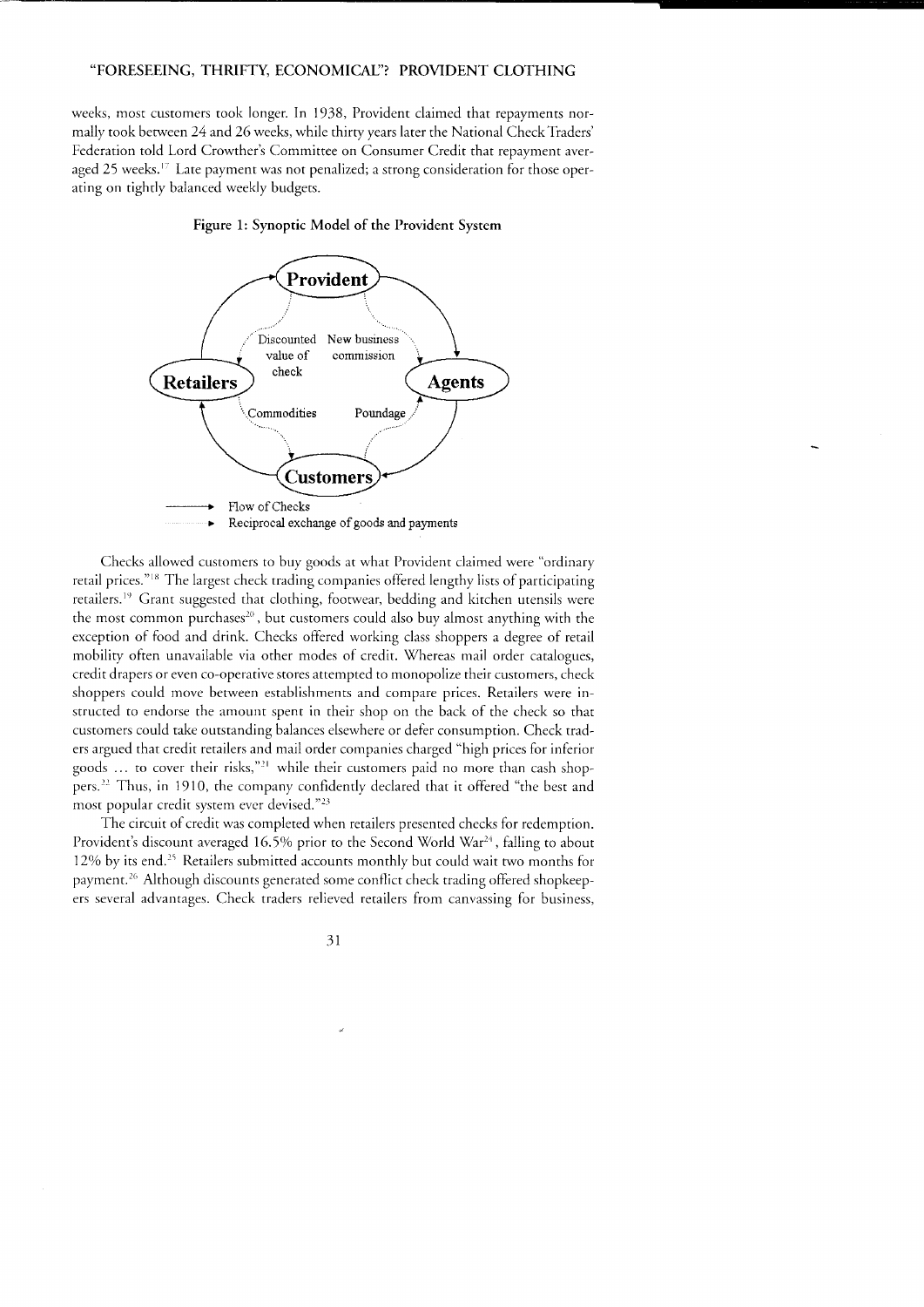screened customers' crediworthiness and bore bad debts. Check holders, Provident argued, would eventually become cash customers or use checks in parr paymenr for more expensive items. These advantages were seductive to some retailers: by the late 1930s Provident had agreements with  $14,000$  retailers, rising to 20,000 by the early 1960s.<sup>27</sup> However, as Tebbutt suggests, many retailers were drawn into the system because of the growing acceptance of credit amongst consumers between the wars.<sup>28</sup>

#### Scale and Scope 1925-60

Although little was known about the scale and scope of check trading before the 1957 Census of Distribution, Provident's dominance of the trade was well understood. The extent of Provident's market between the mid-1920s and the early-1960s is indicated by the average number of customers per annum between 1925 and 1960 shown in Figure 2.

Figure 2: Average Number of Provident Customers 1925-1960 Source: PFG/04/051: Summary of Returns.



Provident recorded approximately 637,000 customers in 1925. We cannot be sure of how this compares with numbers before 1914, but the fivefold growth of collections between 1910 and 1925 is indicative of a substantial increase.<sup>29</sup> However, it appears that Provident's market had become satiated at about 1.1 million customers by the late-1930s, although it is uncertain whether the war curtailed further growth. A similar pattern of growth is observable afier the war, the number of customers reaching its ceiling ar more or less pre-war levels by the mid-1950s, suggesting that Provident appeaied to a large but limited market. It is unlikely that there was a high turnover among Provident's customers. Contemporaries, notably the Vomen's Group on Public Welfare, expressed concern about customer's long-run dependence on checks.<sup>30</sup> Provident acknowledged the longevity of many agreements. In 1938, when outlining why check trading should be excluded from the Hire Purchase Bill, the company argued that it had retained many customers for over thirty years. This, it argued, was not a sign of desperation: many custom-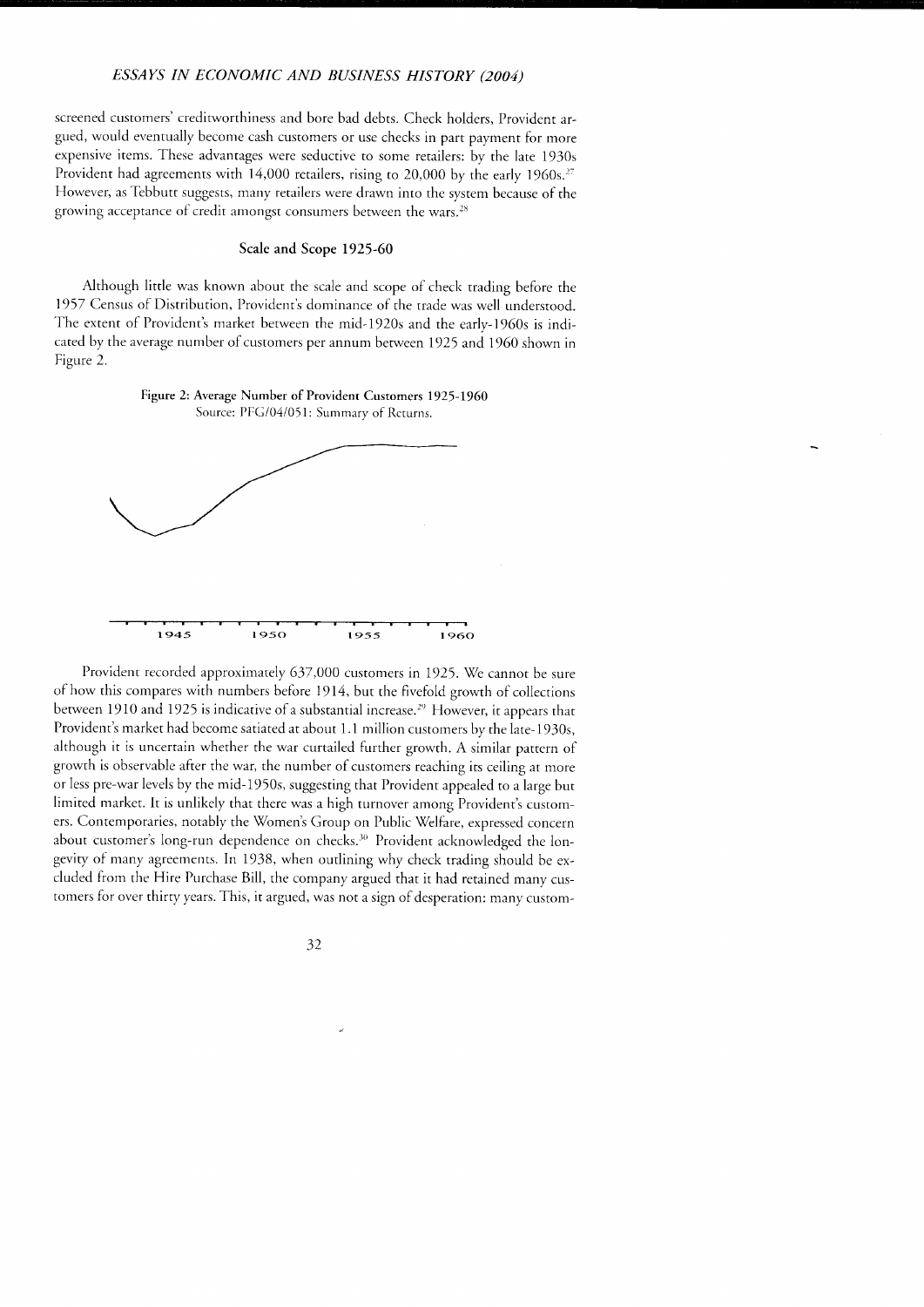ers could buy goods without credit but preferred to reserve cash for other purposes.'fhis precautionary argument was supported by research for the Economist Intelligence Unit in  $1964$ .<sup>31</sup>

> Figure 3: Renewals and New Business 1925-1960 Source: PFG/0/4051: Summary of Returns; C.H. Feinstein, Statistical Tables of National Income, Expenditure and Output of the U.K. 1855-1965 (Cambridge, Cambridge University Press, 1978), T22.



A similar pattern of growth and market satiation is observable with respect to Provident's lending, shown in Figure 3 at constant 1960 prices. <sup>32</sup> Real lending fell during the late 1920s, undoubtedly due to worsening economic circumstances and industrial unrest, but grew modestly in the  $1930s$ .<sup>33</sup> Provident, along with other non-bank lenders, had to deal sympathetically with customers affected by unemployment or sickness, and the company recorded high payment arrears in many depressed communiries. Lending recovered quickly after World War Two before slowing again during the 1950s. Provident's lending can be decomposed into new business and renewals - the issue of new checks to existing customers. Figure 3 reveals the importance of renewals. However, the long-term customer's dependence upon Provident was mutual. Lengthy repaymenr schedules resulted in high levels of outstanding debt, averaging some 43% of the value of credit issued between 1925 and 1960. Nonetheless, Provident did not encounter liquidity constraints; the confidence of its financiers was predicated on low levels of bad debt that its chairman supposed "would certainly not be believed by any of our competitors."<sup>34</sup>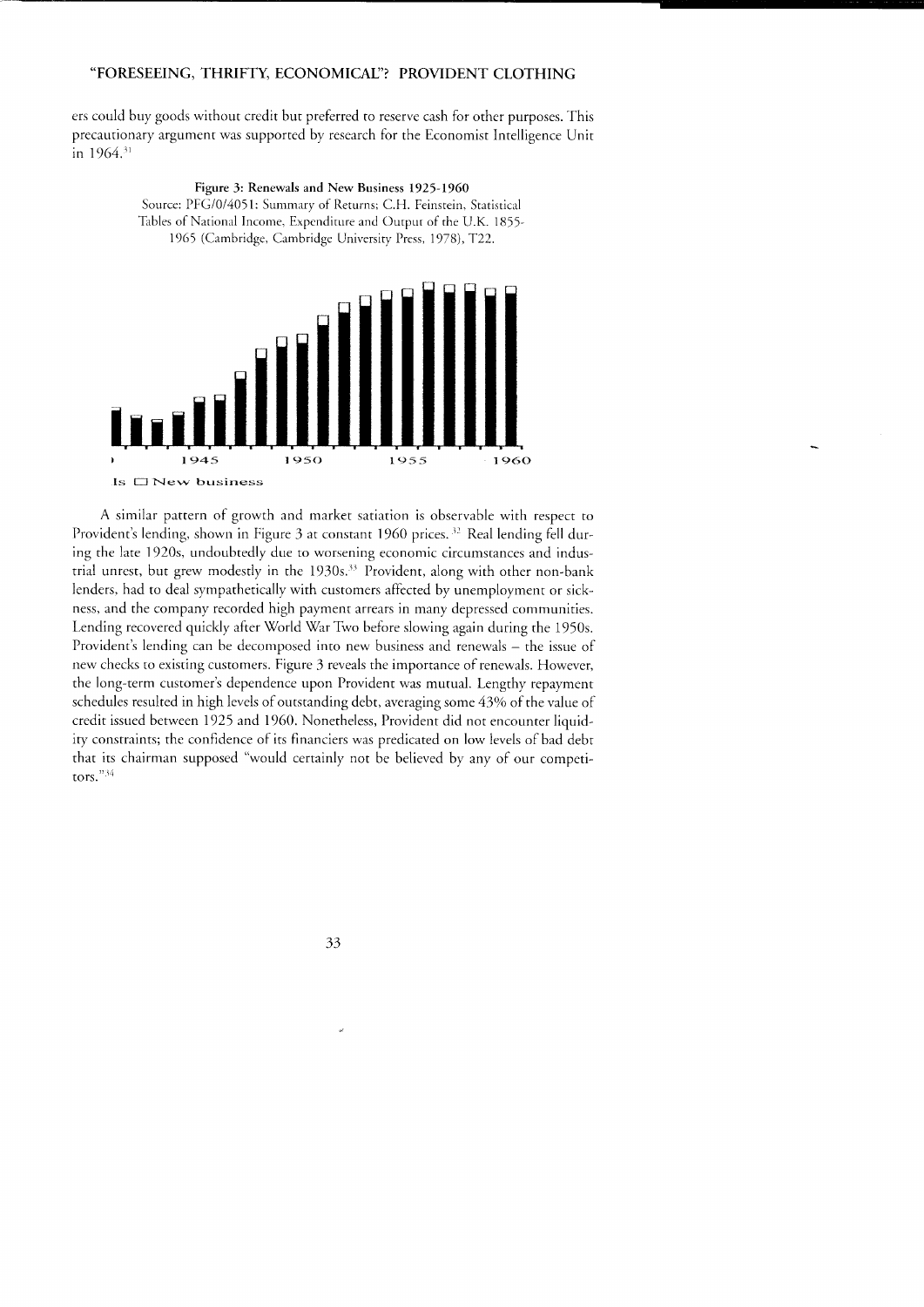

Figure 4: Full and Part-Time Agents and Number of Districts 1925-60 Source: PFG/0/4051: Summary of Returns.

Evidence of Provident's efforts to conduct its business may be gleaned from the number of agents and district offices.<sup>35</sup> As Figure 4 demonstrates, Provident depended upon part-time agents between the wars. Average numbers of part-time and full-time agents employed each quarter between 1925 and 1939 both expanded by some 6.3% per annum. This greatiy exceeded the growth of customers and real lending, indicating the increasing effort required to recruit and retain customers. However, since agents were primarily remunerated via poundage, the company did not bear the full costs of any inefficiency. Post-war figures indicate a change in Provident's personnel as the growth in full-time agents greatly exceeded that of part-timers, the former comprising nearly half the field workforce by 1960. As evidence from other credit traders reveals, rising poswar labor costs made it increasingly difficult to recruit part-time collectors.<sup>36</sup> Opposing trends in the numbers of customers and agents ensured that lending per agent declined between the mid- to late-1950s.

Provident's expanding network of offices also casts some light on rhe company's expansion and dispersion. Unlike many other check trading operations, such as the parochial Practical Clothing and Supply Company Limited founded in the Lancashire town of St Helens in 1910<sup>37</sup>, Provident quickly established a national presence, establishing some 125 districts before World War One.<sup>38</sup> Of these, only one-third were located in the Yorkshire and Humberside and North West regions, with nearly one-fifth situated in the South East and a further one sixth in Ireland, Scotland and Wales.<sup>39</sup> The network's growth in the 1920s was modest, reflecting that decade's economic uncertainty. However, the I 930s saw the company open 724 new district offices and extend its network throughout the British Isles. The 1930s represented the height of the network's expansion: the company opened a further 47 offices up to 1960 but also closed 39 districts. Archive information on districts is limited, but it is possible to derive some information on the regional distribution of districts and their share of the business for a sample of 261 districts during 1949, details of which are given in Table  $1.40$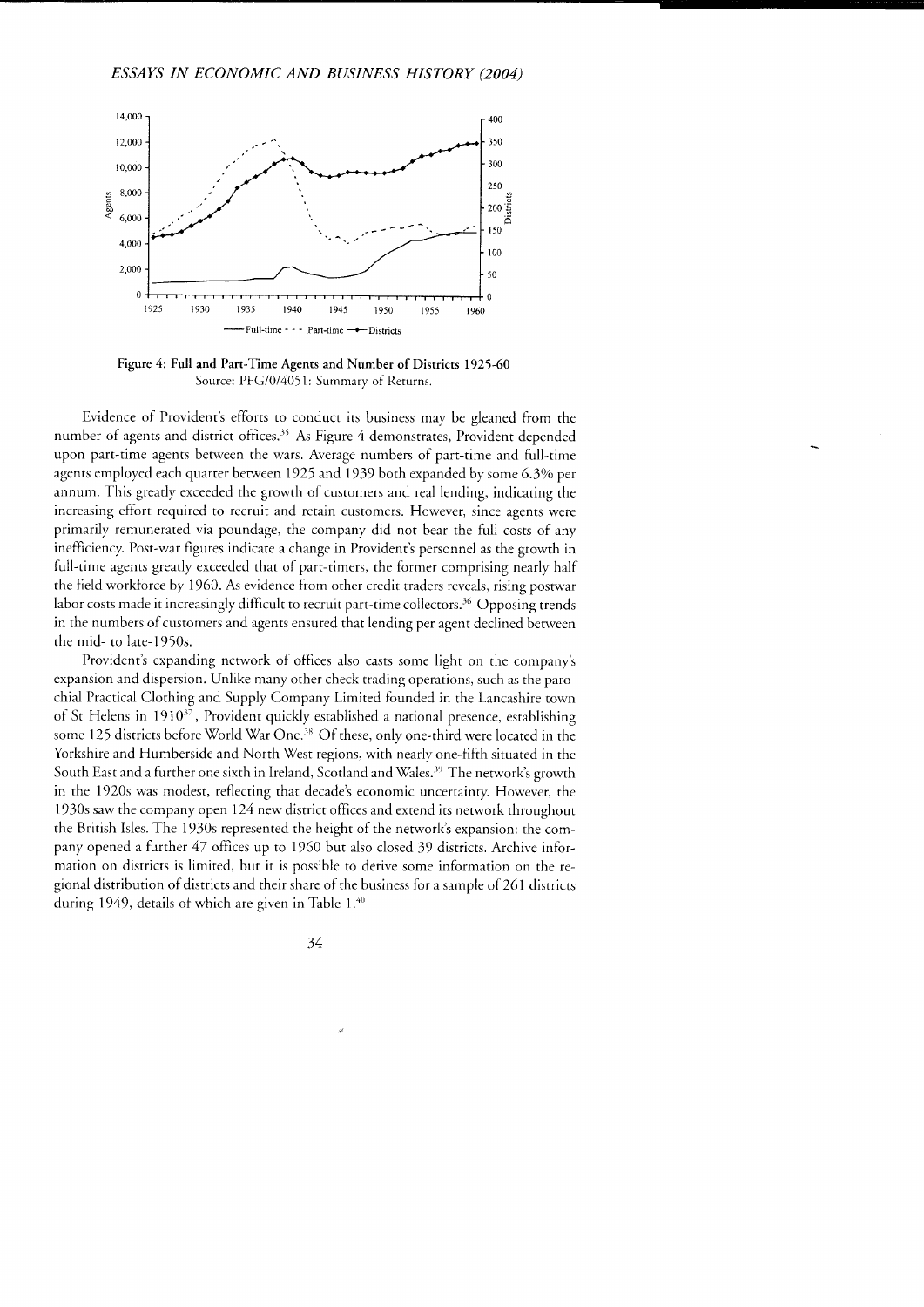|                        | Districts | Percent of<br>Districts | Percent of<br>Customers |
|------------------------|-----------|-------------------------|-------------------------|
| Region                 |           |                         |                         |
| North                  | 15        | 5.7                     | 13.3                    |
| North West             | 45        | 17.2                    | 87                      |
| Yorkshire & Humberside | 23        | 8.8                     | 6.5                     |
| West Midlands          | 24        | 9.2                     | 9.1                     |
| <b>East Midlands</b>   | 18        | 6.9                     | 3.0                     |
| East Anglia            | 7         | 2.7                     | 2.8                     |
| South East             | 65        | 24.9                    | 32.7                    |
| South West             | 15        | 5.7                     | 3.2                     |
| Scotland               | 26        | 10.0                    | 9.9                     |
| Wales                  | 17        | 6.5                     | 8.7                     |
| Ireland <sup>?</sup>   | 6         | 2.3                     | 2.4                     |
| Total                  | 261       |                         |                         |

<sup>T</sup> Includes Northern Ireland and the Republic of Ireland

Source: PFG/04/031: Field Organization

Though check trading began in the north of England it built significant markets in Scotland, Wales and South East England. The South East had a quarter of the company's district offices and one-third of its customers in 1949. Of the offices opened between the wars, approximately one-third were located in the South East, suggesting that Provident carefully mirrored the population's drift from the North to the South East, most notably in the 1950s when nearly half the new districts established by Provident were located in this region. New offices in Basildon, Harlow and other "new" towns accommodated the migration of working class Londoners.

#### The Social Relations of Check Trading

Check trading was conditioned by economic, social and cultural factors. Its conduct was dictated by the persistence of asymmetric information and the desire to avoid regulation. Along with other lenders check traders knew less than borrowers about their ability and willingness to repay debts. Hence, they faced the classic problems of adverse selection (attraction of bad debtors) and moral hazard (risk of default). Normally lenders aim to limit default by requiring that borrowers offer collateral or forfeit goods. However, these options were not available to Provident. Consequently, its principal defense against loss was effective credit screening and debt collection.

Agents fulfilled three key tasks: they recruited customers, established their creditworthiness and collected payment. Agents were recruited by canvassing, advertisements or from existing customers. The collective experience of agents and their managers was assembled in Herbert Webb's 1929 company manual, throughout which Provident's aversion to risky lending and debt recovery through the courts is ingrained.<sup>41</sup> Agents held a great responsibility, not least because they were collecting an average of some £600,000 per week in cash by 1960.<sup>42</sup> The company was clearly aware of the potential moral hazards inherent within the system. Agents satisfied with their incomes might not strive to find new customers or, having received their poundage, vigorously pursue bad debts.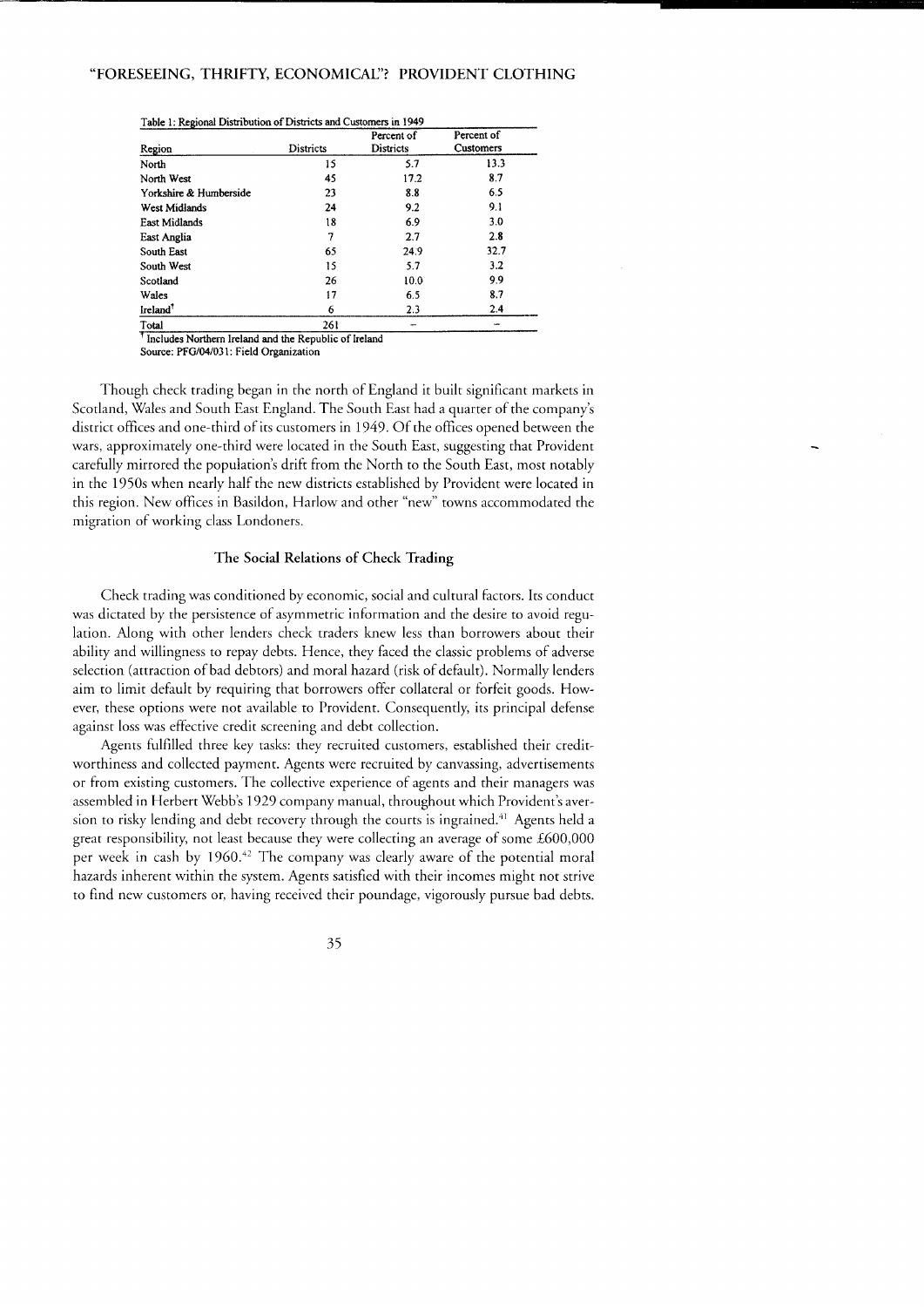Joshua Waddilove's original instructions anticipated these problems. Full-time agents incapable of recruiting for two successive weeks (four weeks for parr-time agents) would be dismissed. Similarly, those failing to collect 75% of their weekly total faced stringent investigation.<sup>43</sup> Webb advised managers not to tolerate any "slacking off," advising them to fire inadequate agents and train and motivate the merely inefficient.<sup>44</sup> In any event, as Chairman Victor Waddilove pointed out in a 1935 circular, a regular turnover of agents was potentially advantageous if well managed, since each recruit was a porenrial source of new business.<sup>45</sup>

As Vaddilove suggested, local knowledge and contacts were vital in recruiting customers. Even those who recruited few customers before leaving the business were valued, since customers were invariably retained after the agent's departure.<sup>46</sup> Mail order companies benefited from a similar system, using vast armies of largely female part-time agents who received small commissions for selling items from catalogues displayed to family, neighbors and fellow workers. The 1927 Moneylenders Act removed this possibility from licensed moneylenders who were prohibited from canvassing door-to-door. However, discretion was essential in successfully canvassing working class neighborhoods. In 1929 Provident's staff were advised as follows: "If the street is flooded with canvassers, people are apt to be shy of letting their neighbors know of their desire to take credit. If they do, they prefer to think that it is unknown to the outside world."1' Although unpopular with agents, regular canvassing was essenrial to build up trade. Although Provident preferred canvassing to press advertising, because of the cost and the opportunity to emphasize its reputation directly, it noted in the late-1920s that smaller competitors made greater use of local newspapers.<sup>48</sup>

Once recruited, agents screened potential customers' creditworthiness. In the absence of collateral, Provident's key means for verifying an ability and willingness to pay were home visits, informal inquiries and testing. Besides furnishing information on income and consumption, home visits allowed agents to evaluate the borrower's position in the family life cycle.<sup>49</sup> Information gleaned from neighbors and local retailers helped corroborate or refute claims about patrerns of consumption and employmenr. If cusromers passed this scrutiny their reliabiliry would be tested by a small initial check, increasing in value if repayment was satisfactory. Home collection imposed an important discipline upon borrowers.<sup>50</sup> This, according to Webb, was only possible if agents were similarly disciplined. Collection should coincide with payment of wages and be regular to avert opportunities for missed payments. Recalcitrant payers might require the "right word or hint" or a "straight talk," while the most diFficult customers warranted "exrensive pressure on visits," the withdrawal of credit being the ultimate sanction.<sup>51</sup> These methods proved highly effective and helped minimize scruriny of the business.

But Provident's ability to discipline customers was limited by its dependence upon recurrent lending. As with other forms of credit<sup>52</sup>, customers were aware that missed payments might jeopardize future borrowing. However, as Rowlingson's analysis of modern moneylending emphasizes, borrowers can exploit the lender's dependency to extract more favorable terms<sup>53</sup>: given fixed nominal repayment, extending the loan's term effec-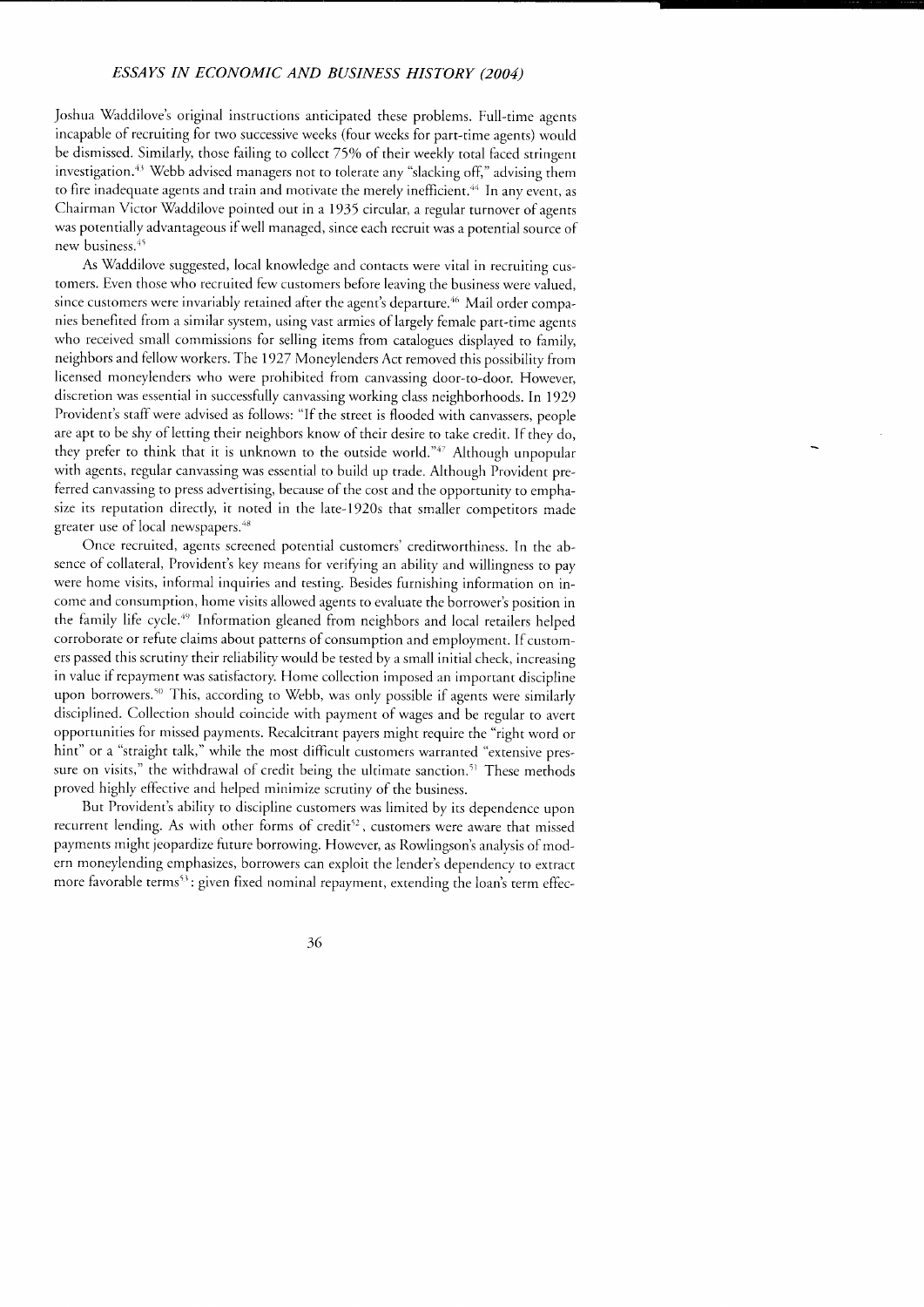tively reduces the annual percentage rate of interest (APR) payable. Provident's inability to impose penalry charges tacitiy recognized the limits of its authority, although it publicly presented necessiry as a virtue. However, borrowers could only negotiate the terms of trade at the margin before exclusion from the system ensued.

Bouthard notes that credit and debt are wrongly used interchangeably.<sup>54</sup> This may be so, but oral testimony reveals that credit and indebtedness were closely identified with a lapse in respectability.<sup>55</sup> Certainly, working class families on low and/or uneven incomes encountered significant difficulties in making purchases beyond those possible within weekly budgets. But as Johnson notes, the significance of credit wenr far beyond the accumulation of goods: credit helped "preserve a family's status by preventing a fall into public destitution, or to elevate it by permitting an accumulation of additional goods or services."s6 Interestingly, it appears Provident checks were ofren not seen as credit in the conventional sense due to the personal relationship with the agent and the prospect of paying "cash prices" for a small fixed charge. Furthermore paymenrs could be informally suspended to divert money towards more pressing needs. Goods purchased with checks could also be pawned in emergencies to raise cash.<sup>57</sup> On other occasions checks were bought and immediately sold at a discount to neighbors, or even the agent. The Economist Intelligence Unit's 1964 report noted that some more affluent customers used checks "as a kind of savings insurance."<sup>58</sup>

Provident strongly promulgated the view that it operated in the customer's interest and rejected accusations that it locked customers into exploitative relationships. In particular it contested claims that customers did not fullv comorehend the true costs of the system:

> The working class population are not simple unintelligent people who, in some way or other have been induced to adopt for some 60 years, a system of trading which they do not need and which is not to their advantage ... They fully understand the system and know exactly what they have to pay.<sup>59</sup>

If consumers made a rational decision to use Provident's services, then they did so in light of the alternatives available. These were limited for many working class families. Hire purchase was one alternative, and \ii/right suggested that HP and checks were "mildly complementary'' in the 1950s, as consumers with HP commitments used checks to buy clothing and household goods.<sup>60</sup> However, HP was impractical for many Provident customers since the goods they wished to purchase were insufficiently valuable or durable to justily a HP agreement. Mail order was attractive since it also operated via agency and also offered weekly terms. Provident warned customers against catalogue retailers but many households evidently used both types of credit.<sup>61</sup>

The co-operative movement's mutuality clubs offered the most direct competition to the check trade. Established in the 1920s, they had an annual turnover of around  $£40$ million in 1957, rwo-thirds that of the independent check traders. They charged comparable collection fees but could offer guarantees about the equivalence of check and cash prices. Furthermore all purchases were eligible for the quarterly dividend paid to society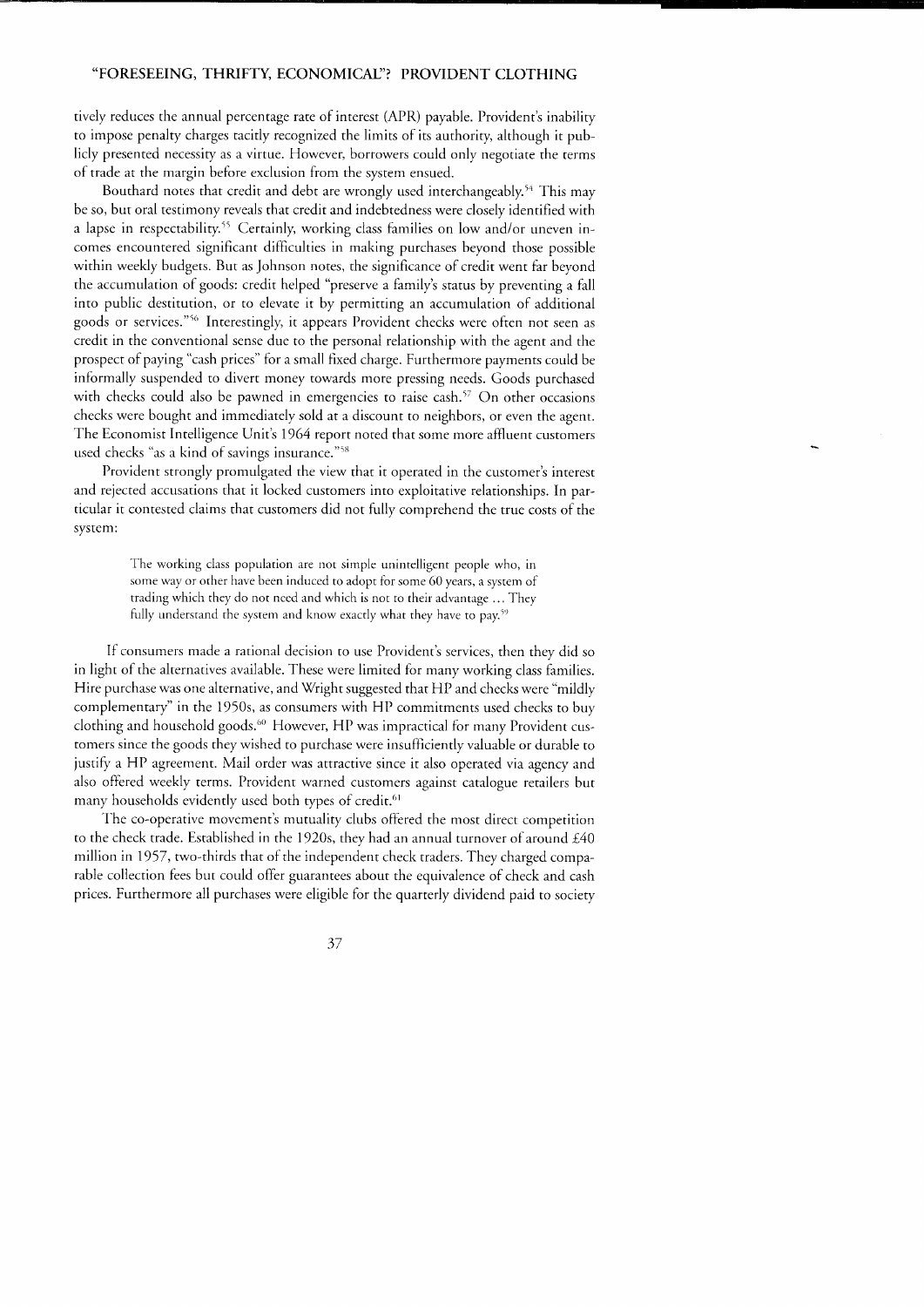members, thereby reducing the effective cost of credit.<sup>62</sup> However, these clubs imposed certain restrictions: they only extended credit to members with healthy balances with the society and spending was limited to co-operative stores. More importanrly, it was necessary to clear outstanding debts each quarter to qualify for the dividend. Mutuality clubs clearly reduced the overall potential scale of the check rrade, but were nor a perfecr substitute for many consumers. Other alternatives also tied the customer to particularly retailers. In the North East of England ticket schemes operated by departmenr srores such as Parrishes of Newcastle-upon-Tyne had many of the feature of check trading but were only available for use in the one shop.<sup>63</sup> Elsewhere thousands of small to medium sized retailers operated weekly payment schemes that also tied customers to rheir operations. That none of these schemes was looked upon as favorably as the Provident system is evidenced by the secondary market in credit. This consisted of cusromers who sold their checks or tickets to a third party at a discount to raise cash. It appears that Provident checks were always the most highly commodiry in this market because of their portability.<sup>64</sup> Finally, consumers could also use pawnbrokers and conventional moneylenders, although they appear to have been used as a lender of last resort. However, most working class families in the first half of the twentieth century had some experience of the pawnbroker (and perhaps the moneylender also) as they experienced the vagaries of the life cycle, the trade cycle, illnesses, births, deaths and marriages.

Provident was sensitive to allegations that shopkeepers covertly raised prices for check customers or sold inferior goods to cover rhe discount, such as those published by the Daily Express in 1938.<sup>65</sup> Contracts with retailers, it claimed in a memorandum submitted during the reading of the Hire Purchase Bill, prohibited price discrimination againsr check customers: establishments guilry of this offence faced ejection from the scheme. Provident argued that complaints had been negligible.<sup>66</sup> However, the same memorandum teliingly revealed anxiety and unease about overcharging:

> He [the customer] is advised not to produce his check until after the transaction is complcted so that even if a shopkeeper was tempted to increase the price in order to meet the discount ... he is not given the opportuniry of doing so.<sup>67</sup>

Provident's agreement, though, did not prohibit retailers from charging high prices for all classes of customer or stocking goods inferior ro rhose cash-only stores might supply. In an era when consumers received little statutory protection many retailers undoubtedly acted opportunistically in either (or both) respecrs.

### Critics and Regulation

One unusual feature of the check trade was the comparative lack of criticism it attracted together with the almost complere absence of reguiation prior to World Var Two. This was not true of all forms of working class credit. Moneylending had been subjected to rigorous parliamentary debate during the course of the 1900, 1911 and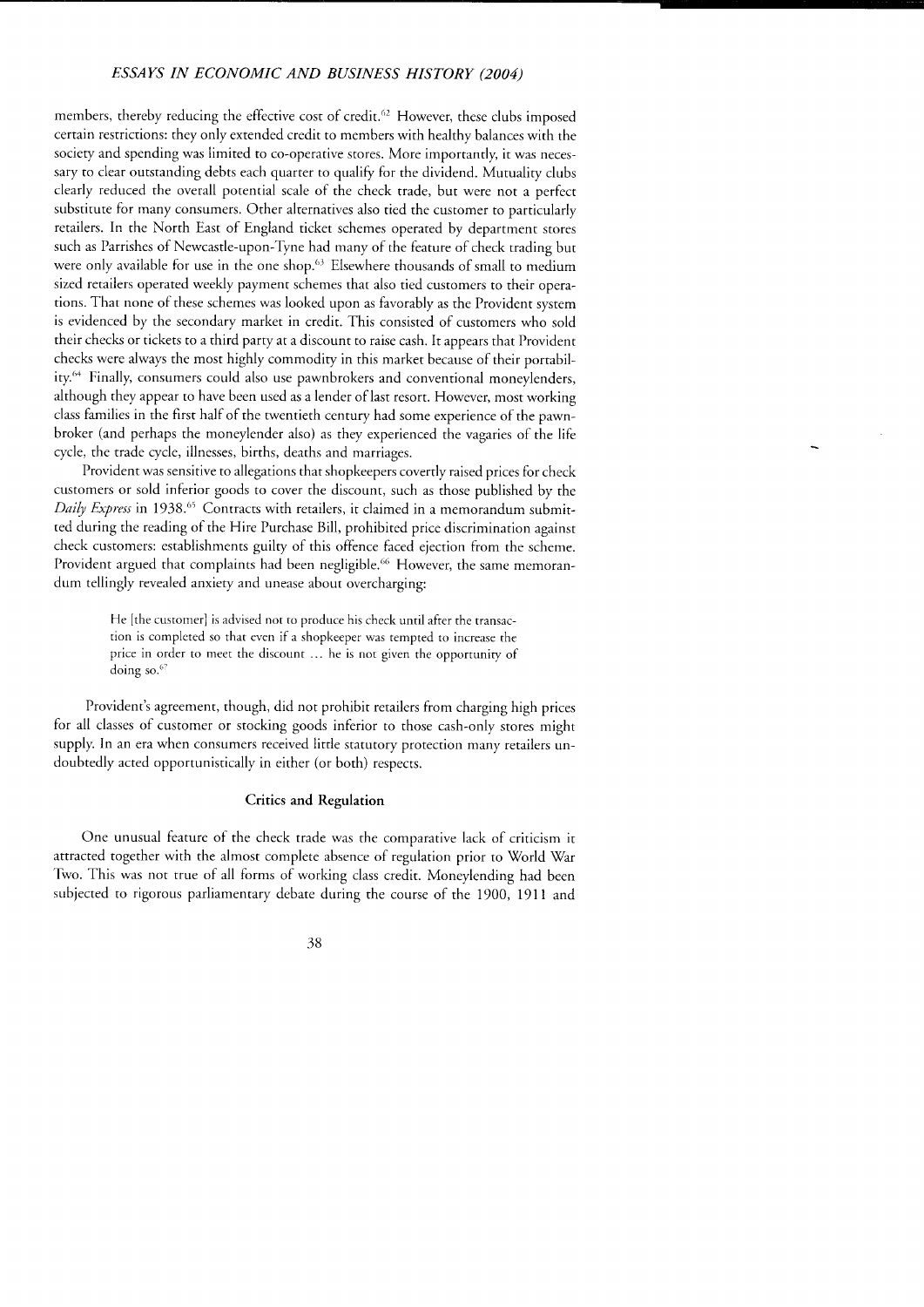1927 Moneylending Acts. County Court judges, social workers, the press and politicians had formed a consensus regarding the abuses of HP by the 1930s, culminating in the 1938 Hire Purchase Act.6B This is not to imply that check trading was without critics. As Judge Frankland opined during correspondence on the 1938 Act: "Please do not think that companies such as the Provident (ironic designation) are in any way eleemosynary," arguing that the company realized a gross profit in excess of 20% on its lending.<sup> $69$ </sup> However, given the expense of maintaining a vast army of agents, managers and clerical workers net profits were closer to 5-7% of turnover in the mid-1930s.<sup>70</sup>

Check trading, along with forms of working class credit, attracted criticism due to its costliness and tendency to lock borrowers into indebtedness. Critics claimed lenders exploited financial exclusion and lack of competition to charge socially harmful interest rates. The most prominent and influential critique came in  $\overline{Our\, Towns}$ . "Inferior types of clothing club" (i.e. check trading) were among the nine most wasteful expenditures by working class households.'1 Poundage and retailers' discounts were highlighted as the system's major defects. Were Provident's charges extortionate? Poundage at the pre-war rate is equivalent to an APR of approximately 23.3%. Although more expensive than bank loans, this was significantly lower than the interest paid to licensed moneylenders, which had been set at a maximum of 48% by the 1927 Moneylenders Act. However, the comparison looks less favorable when we consider the full amount extracted from working class communities: Our Towns suggested that consumers received goods valued at as little as 16 shillings and 6 pence per pound for the cost of 21 shillings.<sup>72</sup> These goods, it continued, might well be inferior, such as "shoes with compressed cardboard soles, cotton blankets [and] kiddies' blazer suits of very inferior flannel."<sup>73</sup> In contrast, co-operative mutuality clubs were commended as a "genuine effort" to help working class families. $74$ 

Given public anxiery surrounding credit, why did check trading fortuitously evade regulation? One possible explanation lies in the Crowther Committee's observation that check trading existed in "a sort of legal limbo" -companies were not moneylenders since they only issued promissory notes and did not make any claim to goods as did HP financiers.<sup>75</sup> But legal ambiguity was the consequence of a lack of regulation and does not explain either the cause or persistence of this privileged status. The most plausible explanation is that, unlike moneylenders and HP companies, check traders and their customers avoided the courts. McManus's argument concerning the origins of the 1938 Hire Purchase Act is instructive in this respect. McManus suggests that social pressures and the operation of the courts were crucial in shaping subsequent legislation.<sup>76</sup> While grievances of the poorest users of HP attracted little attention, those of middle class clients more readily found expression. Second, the legal position of HP and its abuses were tested daily in the County Courts, with Scott suggesting that judges continued to "articulate their own distinctive conception of a moral economy."<sup>77</sup> Neither popular enmity nor extensive judicial opinion was evident with respect to check trading. The Women's Group on Public Welfare argued that "the public at large know next to nothing of that vast installment purchase organization, the clothing clubs."'8 Provident's effective use of the agency system minimized legal costs and shielded business practices from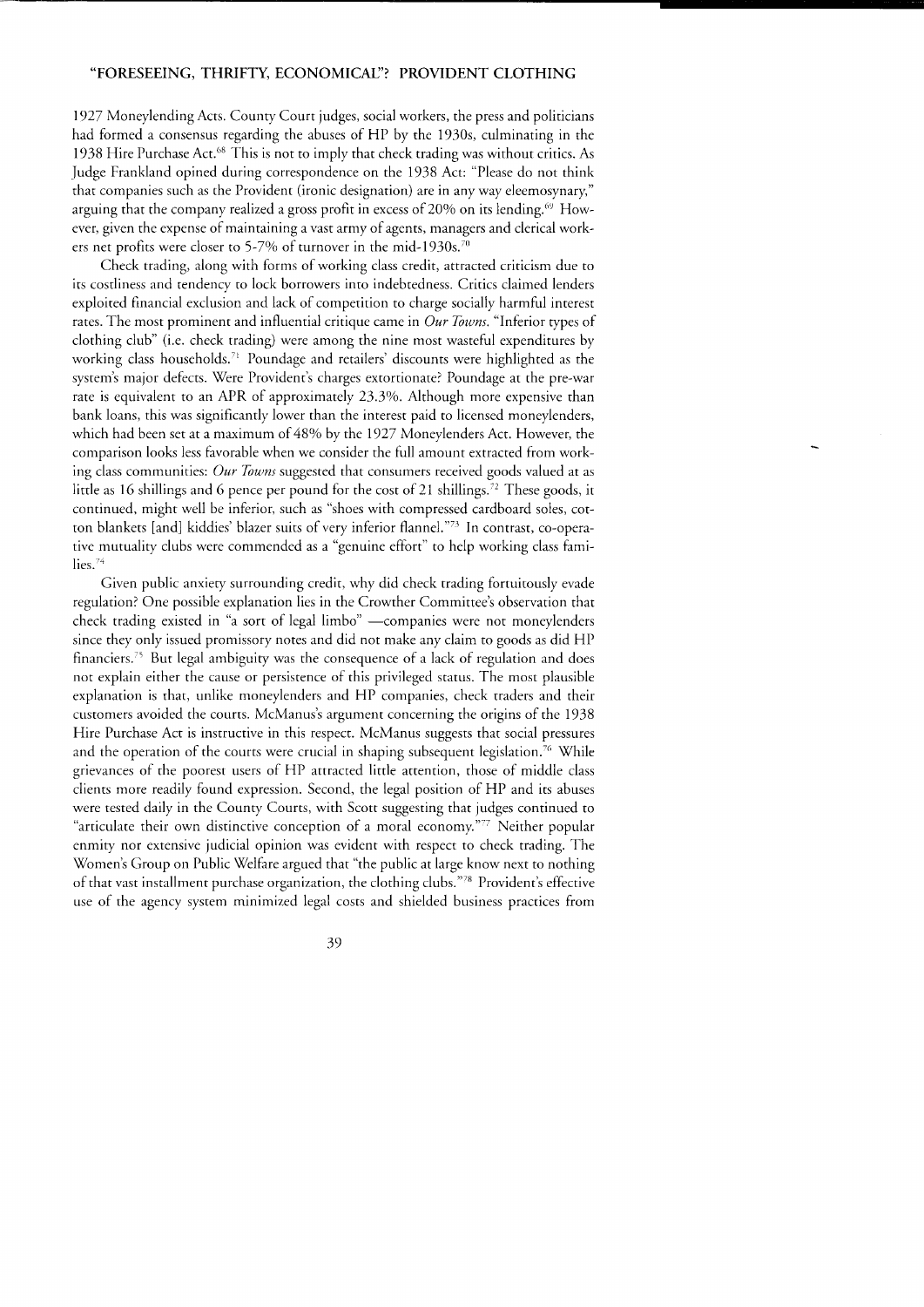unpredictable judicial scrutiny. Consequently, it proudly claimed in 1938 that its use of the County Courts for debt recovery was "practically nil,"79 and there is no significant record of action against the company by disgruntled retailers. Equally there is no record of high levels of consumer dissatisfaction with check trading. What is certain is that reform of check trading never captured the public imagination as had HP

This privileged existence was interrupted during the 1939-45 war. Desirous ro control consumer expenditure and possible circumvention of maximum price orders, and possessing drafts of Our Towns and a communiqué from James Mallon of Toynbee Hall<sup>80</sup>, the Board ofTiade suspended poundage payments in October 1942, effectiveiv granting borrowers zero interest on checks. <sup>81</sup> Check traders were also forced to accept lower discounts from retailers, averaging 12%. Several companies unsuccessfully attempted to evade regulation by reducing repaymenr schedules, introducing penalry charges and by encouraging agents to work freelance, strategies proscribed by subsequent Orders.<sup>82</sup> After substantial pressure, including support from the National Union of Distributive and Allied Workers who represented many agenrs, poundage was resrored in January 1949 at the higher rate of 1 shilling 8 pence in the pound (APR =  $37.3\%$ ), reduced to 1 shilling and 6 pence in August 1950 (APR =  $33.9\%$ ) for the remainder of the period under examination. Minutes of meetings with the Board of Trade reveal that the latter was unsympathetic towards check traders, particularly restoration of poundage at pre-war levels. $83$  Its eventual reintroduction was undoubtedly motivated by recognition of the necessiry of credit for working class consumers and a desire to avoid driving check customers towards more expensive credit bargains, such as those offered by moneylenders. These fears persisted into the 1950s: a 1953 Liverpool police report conducted for the Board of Tiade concluded that the withdrawal of check trading would harm trade and increase moneylending, thereby creating "a far greater evil than that which it is alleged is afforded by systems of check trading."84

Freedom from regulation does not appear to have conferred any demonstrable advantage after the war. Although Provident's business gradually returned to prewar levels, growing affluence under full employment and new patterns of retailing saw orher modes of credit such as HP and mail order develop substantially greater markets. Mail order retailers were the check trader's greatest postwar rivals. The HP market grew appreciably through the 1950s and 1960s.<sup>85</sup> In addition, smaller check traders, such as Cattle Holdings, which sought market share by offering more generous terms or better discounts, increasingly contested Provident's dominance.<sup>86</sup> Provident's response to competition was to radically reorganize the business in 1962. It became a public limited company and began issuing vouchers - a higher value variant of the check (often issued for specific purchases or retailers) repayable over longer periods and intended to compete with HP. However, since the 1970s, Provident has gradually transformed itself into a conventional moneylending business that is the subject of regular criticism.<sup>87</sup>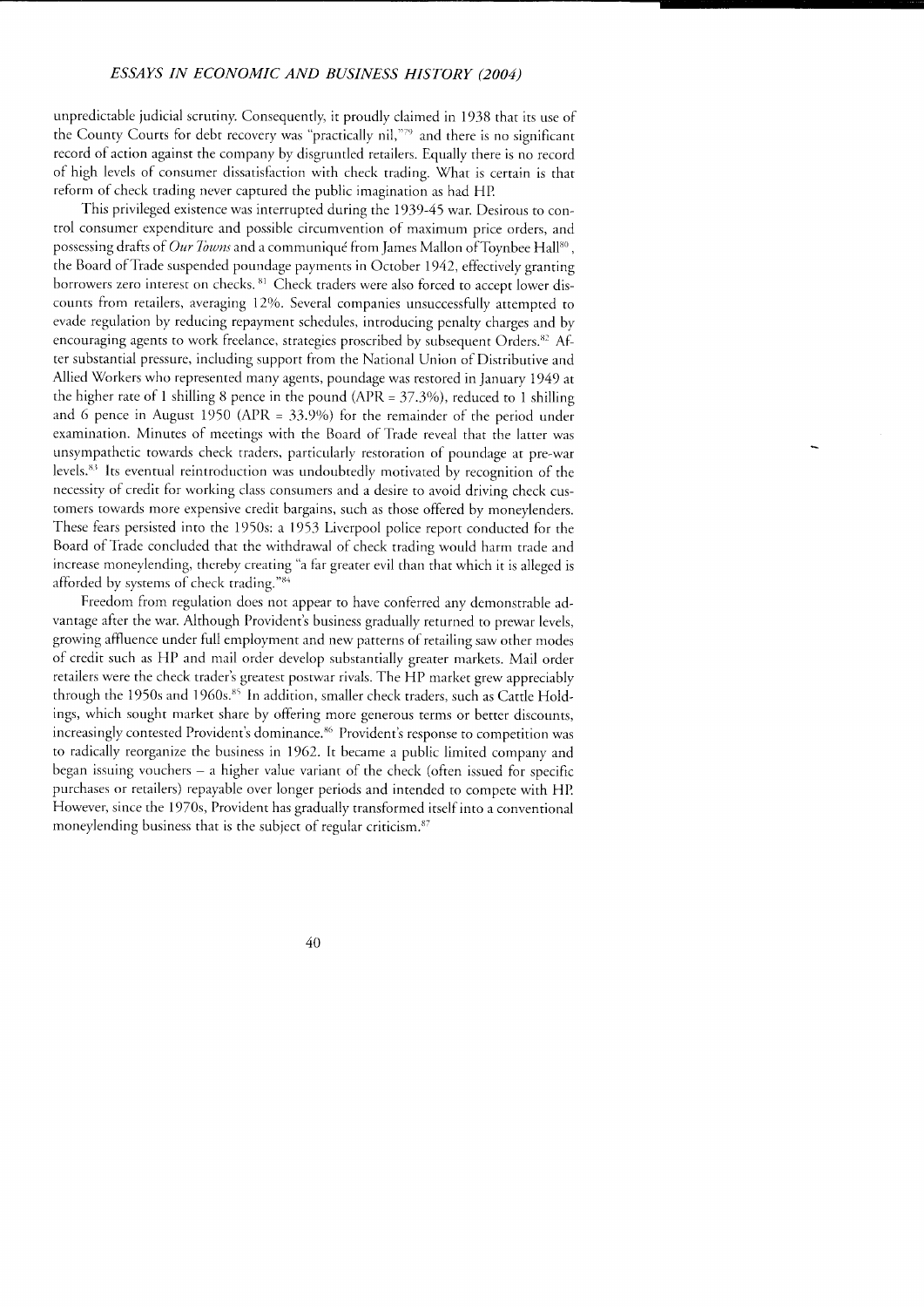#### Conclusion

Check trading, and by association the Provident Clothing and Supply Co. Ltd., have enjoyed a subterranean existence in the history of consumer credit in the UK. But however dull by comparison with the iconic consumer goods available between the 1920s and 1960s, check trading played a more significant role in the everyday consumprion choices of many low-income households. A eulogy read at Joshua Waddilove's funeral observed that "he went into business and stuck to business: not for the sake of fun but for the sake of money" to pursue his philanthropic ambitions.<sup>88</sup> In this he was certainly successful, since his enterprise grew to cover the country and attracted over one million regular customers. The system he devised was simple and undoubtedly more easily comprehended than many other forms of credit. The company's *modus operandi* – careful screening of creditworthiness, diligent collection and avoidance of the courts - helped it successfully evade scrutiny and regulation, so that criticism never coalesced to become a cause célèbre.

Ultimately, check trading must be evaluated in terms of its costs for working class communities, including the costs of available alternatives. There is no doubt that the sums cxtracted from borrowers and retailers were significant. Check trading also embodied the potential to generate indirect costs for consumers through higher prices at parricipating shops and inferior goods requiring more frequent replacement. It is obvious that the welfare of Provident's customers could have been improved had the system's costs been lower. The check trade's non-market costs, such as the pressure to renew loans and make repayments in order to retain creditworthiness, should also be acknowledged. But one need not fully subscribe to a model of consumer rationality to believe that Provident's customers tacitly understood the costs and benefits of using checks. The choice of one form of credit over another is contingent upon several factors in addition to the cost of capital, including the furure availability of credit, the quality of goods purchasable and the perceived economic and social risks of each method of borrowing. These factors were reasonably transparent with respect to check trading. Considering the total attributes of the check trade credit bargain, it is possible to argue that it was at least as good as the next best alternatives (shop credit, moneylenders, pawnbrokers, HP), and in many respecrs superior, while in no way excusing the defects of the system. Saving and thrift, as extolled by the Women's Group on Public Welfare<sup>89</sup>, simply denied the twin realities of low, irregular or inadequate incomes and the increasing calls of burgeoning consumer sociery upon the working class family's pocket book. As Joshua Waddilove told the Daily Mail in 1908, many working class households found it difficult to "leave the shilling untouched."<sup>90</sup>

Ulrimately, the check trade appealed to a sizeable yet iimited group of working class consumers. The market had stagnated by the late-1950s as the extension of the banking services to working class households, reform of the HP business, the perceived convenience of mail order and increasing affluence began to constrain the market for low value checks. Provident began the transformation of the business in 1962 by becoming a public limited company and developing the vouchers trade. Its subsequent move into direct moneylending using the agency system for weekly collection excluded retailers from the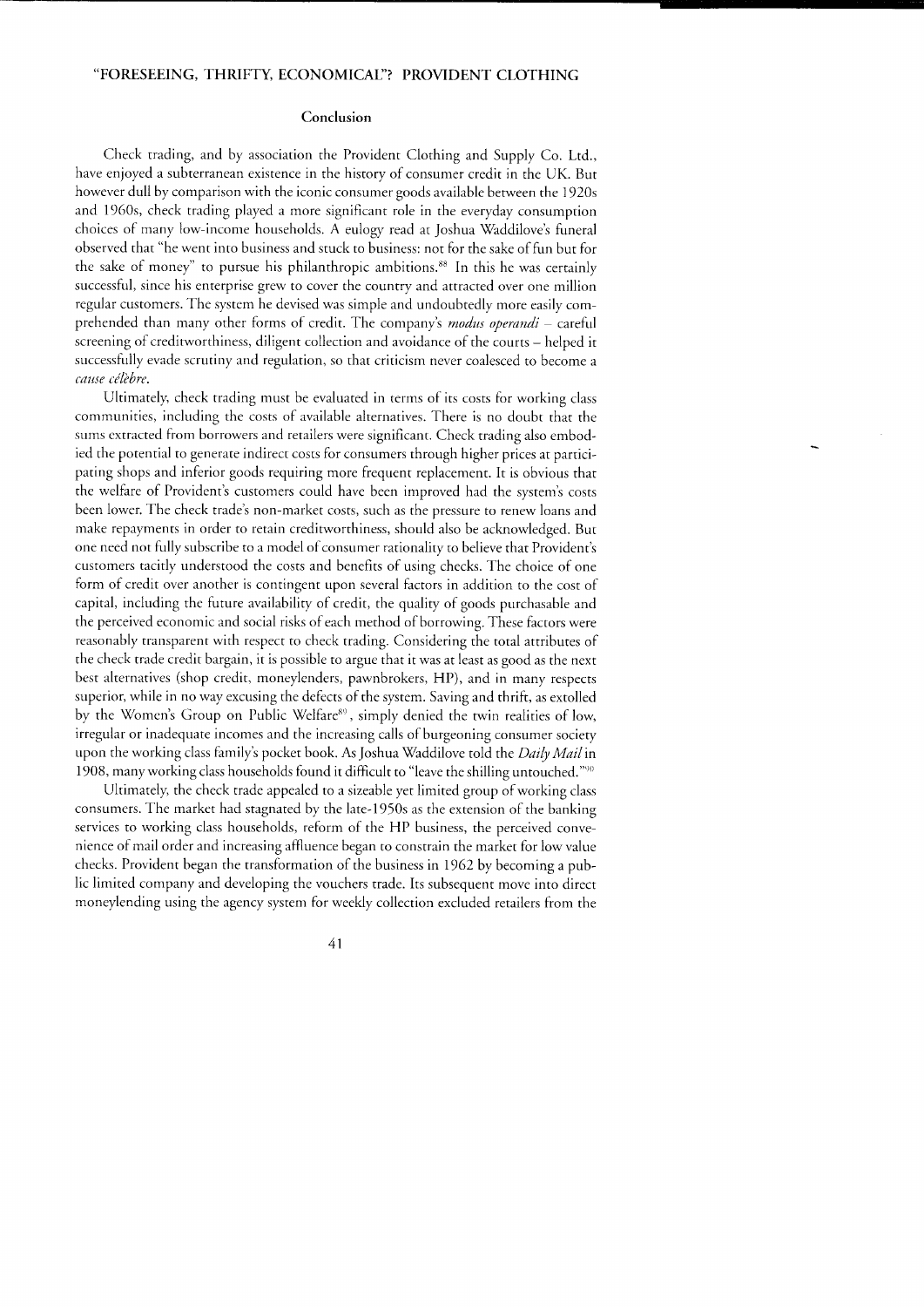system and transferred the entire cost of borrowing onto consumers at considerably higher rates of interest. While it is unwise to directly compare the historical check trade with the current home collected credit business, it is interesting to observe the robustness of loshua Waddilove's original business model and reflect upon the continued need for such services and the continuing debates, between free market and interventionist ideologies, that the system has fostered.

### **Notes**

We are grateful to Provident Finance Group for access to their archives, and to the ESRC for financial support in the preparation of interviews used in this paper (ESRC award R000223822). We are also grateful to Frank Geary and Peter Scott for comments on earlier versions of this work. The usual disclaimer applies.

1. The company motto. Provident Finance Group, PFG/03/007: Colonnade, (newspaper of the Provident Group) special issue— "Provident's ninety years of service," (1970): 3.

2. John Benson, The Rise of Consumer Society in Britain, 1880-1980 (London: Longman, 1994); Peter N. Stearns, "Stages of Consumerism: Recent Work on the Issues of Periodization," Journal of Modern History 69, (1997): 102-117.

3. J.J. McManus, "The Emergence and Non-emergence of Legislation," British Journal of Law and Society 5, (1978): 185-201; Sue Bowden and Michael Collins, "The Bank of England, Industrial Regeneration, and Hire Purchase Between the Wars," Economic History Review 45, (1992): 120-136; Peter Scott, "The Twilight World of Interwar British Hire Purchase," Past and Present 177, (2003): 195-225.

4. Public Record Office, PRO/BT64/3430, Hire purchase and consumer goods (12 November 1943); Committee on Consumer Credit, Consumer Credit: Report of the Committee (London, HMSO, 1971), 43.

5. Benson, Rise of Consumer Society; Margot Finn, "Scotch Drapers and the Politics of Modernity: Gender, Class and National Identity in the Victorian Tally Trade" in The Politics of Consumption: Citizenship and Material Culture in Europe and America, ed. Martin Daunton, and Matthew Hilton (Oxford: Berg, 2001).

6. UK mail order retailers' use of credit as a competitive strategy was distinct from US firms, who competed with local retailers on price. Dilwyn Porter, Sean O'Connell and Richard Coopey, Home Shopping in the UK since 1880: A Business and Social History (Oxford: Oxford University Press, forthcoming 2003).

7. Melanie Tebbutt, Making Ends Meet: Pawnbroking and Working Class Credit (Lcicester: Leicester University Press, 1983).

8. Tebbutt, Making Ends Meet, Paul Johnson, Saving and Spending: The Working-class Economy in Britain 1870-1939 (Oxford: Oxford University Press, 1985); Avram Taylor, Working Class Credit and Community since 1918 (Basingstoke: Palgrave, 2002).

9. Paul Johnson, "Class Law in Victorian England," Past and Present 141, (1993): 147-169.

10. Elizabeth Rappaport, "A Husband and His Wife's Dresses: Consumer Credit and the Debtor Family in England, 1864-1914," in The Sex of Things: Gender and Consumption in Historical Perspective, ed. Victoria De Grazia (Berkeley: University of California Press, 1996), 163-187; Gerry R. Rubin, "The County Courts and the Tally Trade, 1846-1914," in Law, Economy and Society, 1750-1014. Essays in the History of English Law, ed. Gerry R. Rubin and David Sugarman (Abingdon: Professional Books, 1984).

11. Similar behavior was evident in the mail order catalogue business.

12. For an analysis of this form of credit, see: Rubin, "County Courts and the Tally Trade".

13. The Provident Clothing Club was acquired by the Provident Clothing and Supply Company Co. Ltd in 1899, a company incorporated in 1899 especially for this purpose. Monopolies and Mergers Commission, Trading Check Franchise and Financial Services: A Report into the Supply of Trading Checks in the United Kingdom (London: HMSO, 1981), 16.

14. PFG/03/007: "Provident's Ninety Years of Service," 3.

15. This is a greatly simplified representation of Provident's business: the company maintained an extensive hierarchy of regional, area and branch management. Monopolics and Mergers Commission, Trading Check Franchise, 117.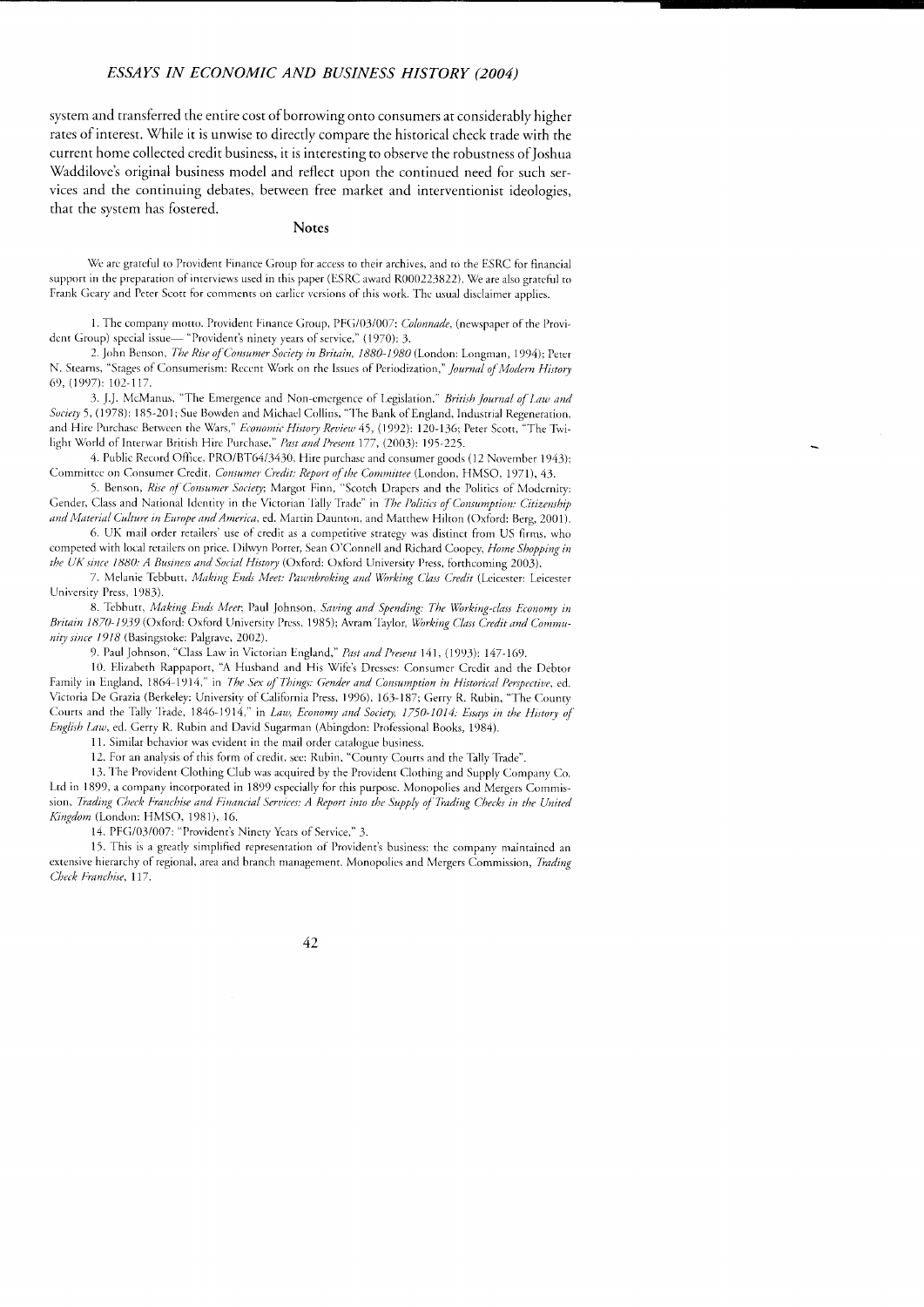16. The upper limit was £30 by the early 1960s. Economist Intelligence Unit, "Check Trading," Retail Business 71, (1964): 44.

17. PFG/01/067: The National Check Traders' Federation. Memorandum upon Miss Ellen Wilkinson's Hire Purchase Bill (18 January 1938); PRO/BT250/37: Committee on Consumer Credit, Evidence of the National Check Traders Federation.

18. PFG/01/067: Memorandum upon the Hire Purchase Bill.

19. Earlier shopping guides indicate that Provident did not always offer a wide range of retailers. For example, a 1907 guide for Woolwich customers ran to six retailers. PFG/04/076: Woolwich Shopping Guide,  $1907.$ 

20. Clara Grant, Farthing Bundles (London: C.E. Grant, 1931), 90.

21. PFG/04/076: Dublin Shopping Guide, 1910.

22. PFG/04/081: Bristol Shopping Guide, 1933.

23. PFG/04/076: Dublin Shopping Guide, 1910.

24. PFG/01/068: Poundage: or service charge to customers - Memorandum on the Check Trading (Control) Order 1942: Summary of Case for Check Traders.

25 Ibid

26. Ibid.

27. PFG/01/067: Memorandum upon the Hire Purchase Bill; Economist Intelligence Unit, "Check Trading," 45.

28. Tebbutt, Making Ends Meet, 170.

29. PFG/04/051: Summary of returns.

30. Women's Group on Public Welfare, Our Towns, A Close-up : A study Made in 1939-42 with Certain Recommendations (London: Oxford University Press, 1943).

31. PRO/LC02/1513: Hire Purchase Agreements: Hire Purchase Bill 1938. Reasons why the check and credit trading should be differently dealt with to ordinary credit trading; Economist Intelligence Unit, "Check Trading," 44.

32. Adjusted using GDP at constant factor cost at constant 1960 prices. C.H. Feinstein, Statistical Tables of National lincome, Expenditure and Output of the U.K. 1855-1965 (Cambridge: Cambridge University Press, 1978), T22.

33. Industrial disputes in the mining industry and the General Strike correspond with exceptional contractions in lending, the company noting that in the wake of "the strike of 1926 the North and Midlands were at once in a sad plight." PFG (uncatalogued): Report on general situation and sundry suggestions (14 December 1931).

34. Bad debts in 1933 were estimated at 34 pence in the pound. PFG/01/105: Shareholders' meeting minutes (23 April 1934).

35. The number of managers and assistants at district and regional offices was estimated at about 900 persons circa 1938, with the company employing about 800 clerical workers at its Bradford office. PRO/ LC02/1513: Hire Purchase Agreements.

36. Credit Trader, 18 January 1947; Interviews by Sean O'Connell with Michael Lilley (former credit draper and founding member of Consumer Credit Association) and Tom Chirnside (former credit draper and former President of Retail Credit Federation). Sean O'Connell, "Credit, Class and Community: Working Class Belfast 1930-2000," ESRC award R000223822.

37. PFG/03/007: Colonnade, May 1971.

38. PFG/04/037: Field Organisation. We have identified 368 districts opened before 1959. The opening date of 30 districts is unknown but two thirds of these closed between 1940 and 1956, suggesting that they were short-lived ventures.

39. Ibid.

40. Ibid. Some 303 branches were identified as open in 1949. Of these, information on customer numbers was unavailable for 26 branches, and the opening date was not know for a further sixteen.

41. PFG/03/156: Check and Credit Trading, unpublished typescript by H. Webb (1929).

42. Derived from: PFG/0/4051: Summary of returns. This figure is net of poundage.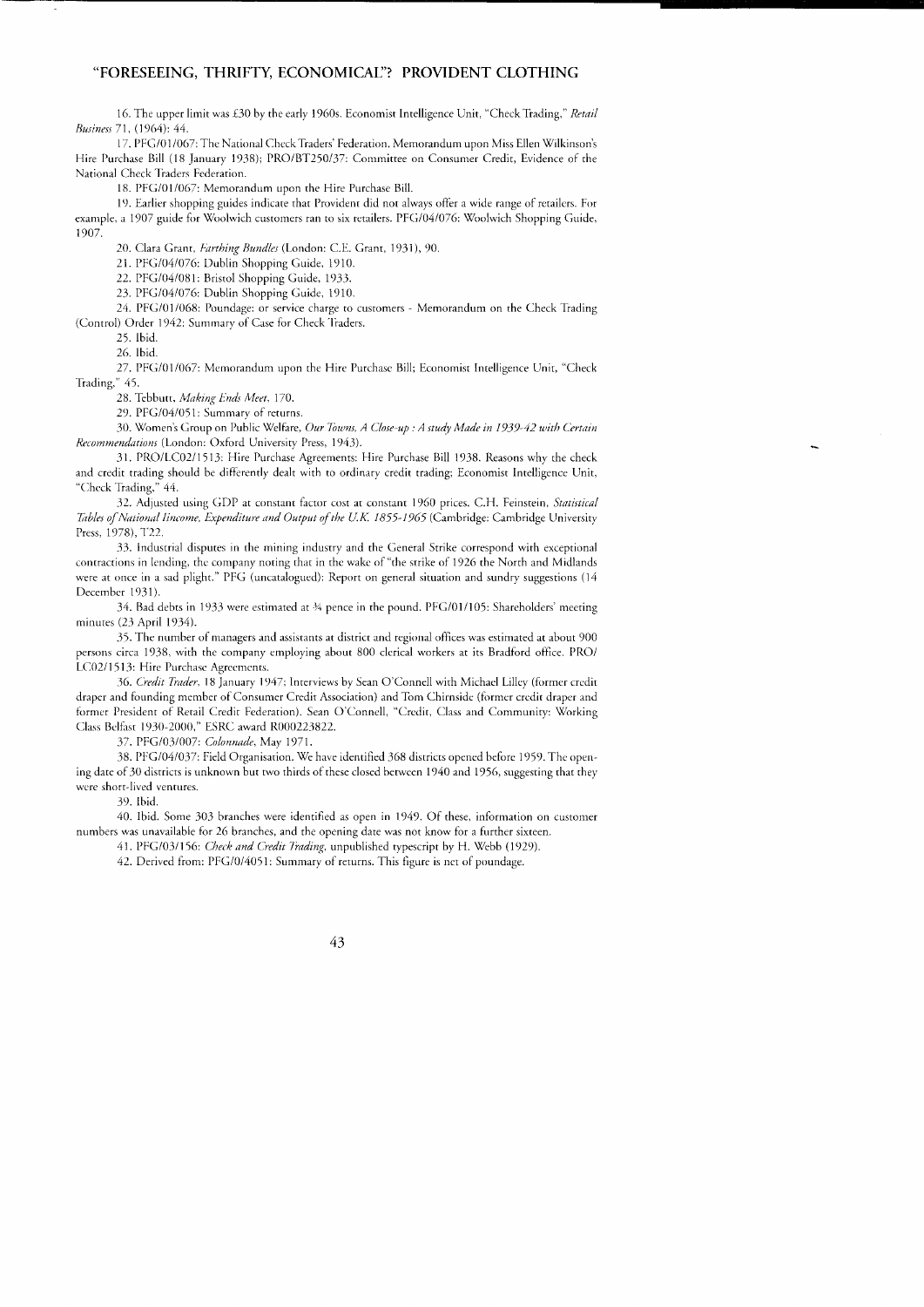43. PFG (uncatalogued): Provident Clothing Club: Rules and Instructions, signed by J.K. Waddilove (no date.).

44. PFG/03/156: Check and Credit Trading, 23-35.

45. PFG/01/077: Circular letter from Victor Waddilove (Chairman)(25 October 1935).

46. PFG/03/156: Check and Credit Trading, 49.

47. Ibid., 89

48. PFG/01/064: Private Letter Book No 8 letter dated 9 August 1928.

49. PFG/03/156: Check and Credit Trading, 63. According to Webb, agents should restrict credit to families with young children, increasing lending when the children began earning and reducing it again when they set up home.

50. Johnson makes a similar point regarding insurance agents. Johnson, Saving and Spending, 38-39.

51. PFG/03/156: Check and Credit Trading, 39, 57.

52. Johnson, Saving and Spending, 145-148.

53. Karen Rowlingson, Moneylenders and their Customers (London, Policy Studies Institute, 1994),  $132-3.$ 

54. Richard Bouthard, "Credit, Debt and Poverty," Social Security Advisory Committee Research Paper  $1(1989):1.$ 

55. See, for example: Judy Giles, "Playing Hard to Get': Working-class Women, Sexuality and Respectability in Britain, 1918-1940," Women's History Review 1 (1992): 239-255. Interviews in Belfast corroborate Giles's findings. O'Connell, "Credit, Class and Community."

56. Johnson, Saving and Spending, 192.

57. PRO/CUST 49/1984: Moneylenders: liability to licensing of clothing club agents issuing credit cheques (sic) or cash.

58. Economist Intelligence Unit, "Check trading," 44-45.

59. PFG/01/068: Poundage file.

60. L.C. Wright, "Consumer Credit and the Tally Man," Three Banks Review 44 (1959): 20.

61. See: Giles, "Playing Hard to Get'.'

62. Economist Intelligence Unit, "Check Trading," 43-47.

63. Taylor, Working Class Credit.

64. PRO/BT258/172: Control of Check Trading Order (1948) - evidence of contravention.

65. Daily Express, 31 August 1938.

66. PRO/LC02/1513: Hire Purchase Agreements.

67. Ibid.

68. Scott, "Twilight World," 219.

69. PRO/LC02/1513. Letter from Judge Frankland to A.E.A. Napicr (23 June 1938).

70. PFG/01/105: Shareholders' meetings minutes including chairman's address (1935-1937). Net profit as a percentage of turnover was 5%, 5% and 7% in each year respectively.

71. Women's Group on Public Welfare, Our Towns, 10.

72. Ibid., 58. This assumes a retailer discount of 17.5%.

73 Ihid 59

74. Ibid., 57.

75. Committee on Consumer Credit, Consumer Credit, 76.

76. McManus, "Emergence and Non-Emergence of Legislation," 189-195.

77. Scott, "Twilight World," 221.

78. Women's Group on Public Welfare, Our Towns, 56.

79. PFG/01/067: Memorandum upon the Hire Purchase Bill.

80. Mallon was the acknowledged architect of the 1938 Hire Purchase Act.

81. Board of Trade Order Order S.R & 0. 1942 No. 1236.

82. Hugh Dalton, President of the Board of Trade, subsequently pronounced that freelancing did not contravene maximum price orders, since the Board could not legitimately object to one individual employing the services of another. PFG:01/068: Board of Trade letter (10 July 1944).

83. PFG/01/068: Memorandum of interview at the Board of Trade (30 June 1947).

84. PRO/BT258/172: Control of Check Trading Order.